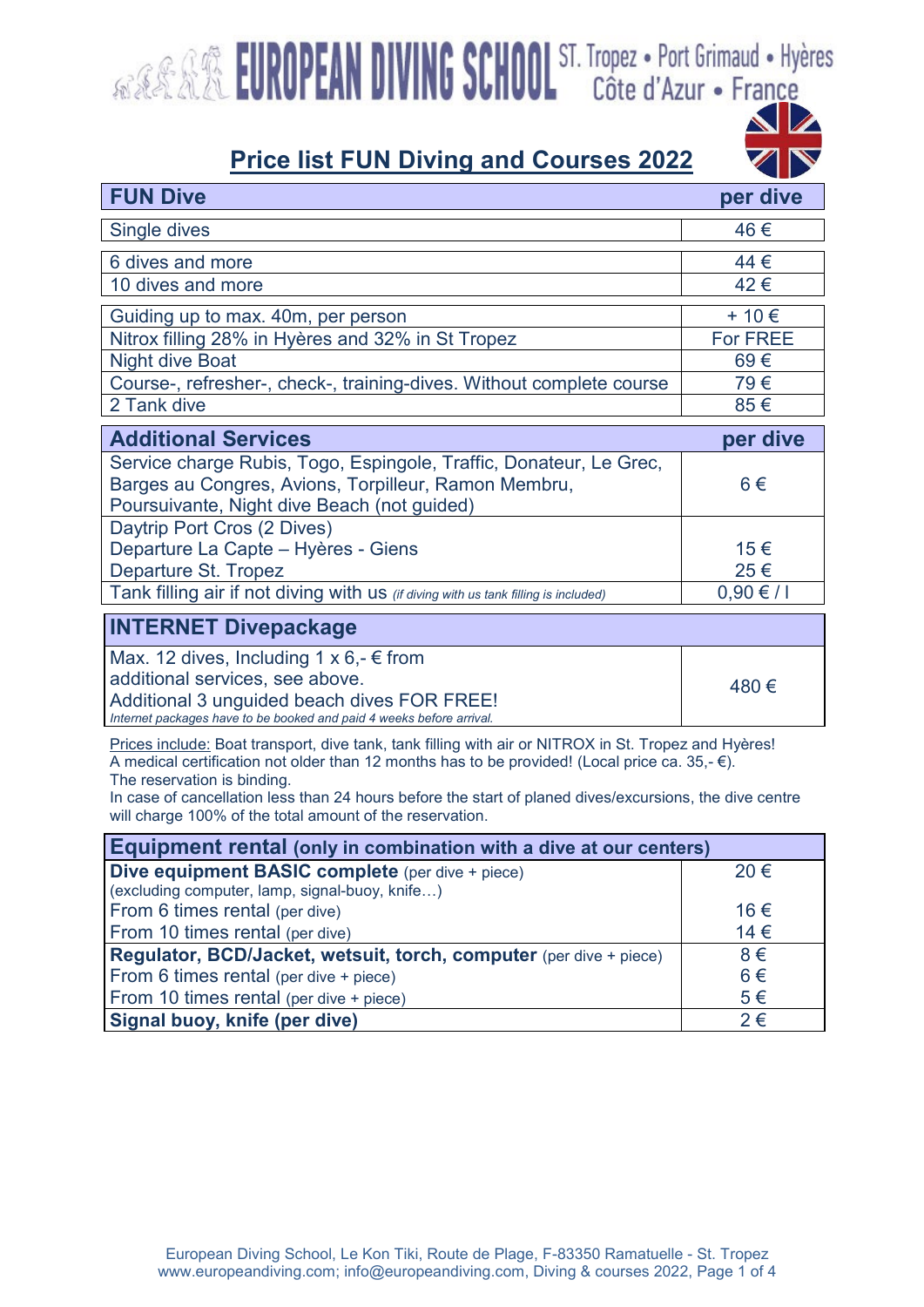### **EUROPEAN DIVING SCHOOL** ST. Tropez • Port Grimaud • Hyères

**Beginners Dive Courses CMAS / VDST**



|                                                                                                                                                                                                                                   | --   |
|-----------------------------------------------------------------------------------------------------------------------------------------------------------------------------------------------------------------------------------|------|
| Discover Scuba Diving & Snorkelling (from 8 years)                                                                                                                                                                                |      |
| <b>Discover Scuba Dive Beach</b>                                                                                                                                                                                                  | 29€  |
| <b>Discover Scuba Dive Boat</b>                                                                                                                                                                                                   | 89€  |
| Discover Scuba dive Beach + Boat                                                                                                                                                                                                  | 109€ |
| Discover dive family package<br>From 4 people, from the same family, per person!                                                                                                                                                  | 84 € |
| Discover package Boat, 3 Scuba dives,<br>Nominative! Price for one person! 3 dives, type discover dive! From the 2nd dive possible with<br>family /friends in the same group! Max. 4 participants at the same time. Min: 10 years | 199€ |
| <b>Discover XXL</b> longer dive, about 30 minutes.<br>From the 2nd dive possible with family friends in the same group. Min: 10 years                                                                                             | 150€ |
| <b>Snorkel trip Boat</b> (about 2 hours)                                                                                                                                                                                          | 35€  |

#### **A medical certification is NOT necessary!**

Prices include: Boat transport, dives, dive tank, basic equipment, theoretical introduction. A medical certification not older than 12 months has to be provided! (Local price ca. 35,-  $\epsilon$ ).

The reservation is binding.

In case of cancellation less than 24 hours before the start of planed dives/excursions, the dive centre will charge 100% of the total amount of the reservation.

| <b>Beginners: Full dive Courses CMAS / VDST</b>                                |              |  |
|--------------------------------------------------------------------------------|--------------|--|
|                                                                                | <b>Price</b> |  |
| KIDS Dive license, «Bronze, Silver or Gold»<br>8 - 14 years, including 3 dives | 299€         |  |
| Dive course VDST 1* CMAS<br>From 12 years, including 5 dives                   | $549 \in$    |  |

Prices include:

Boat transport, dives, dive tank, basic equipment, theory, exams, books and certification.

A medical certification less than 3 months has to be provided! (Local price ca. 35,-  $\epsilon$ ).

The reservation is binding.

In case of cancellation less than 24 hours before the start of planed dives/excursions, the dive centre will charge 100% of the total amount of the reservation.

| <b>Advanced Dive Courses CMAS / VDST</b> |              |
|------------------------------------------|--------------|
|                                          | <b>Price</b> |
| Dive course CMAS SILVER - 2*<br>6 dives  | 599€         |
| Dive course CMAS GOLD - 3*<br>6 dives    | 599€         |

Prices include:

Boat transport, dives, dive tank, basic equipment, theory, exams, books and certification.

A medical certification less than 3 months has to be provided! (Local price ca. 35,-  $\epsilon$ ).

The reservation is binding.

In case of cancellation less than 24 hours before the start of planed dives/excursions, the dive centre will charge 100% of the total amount of the reservation.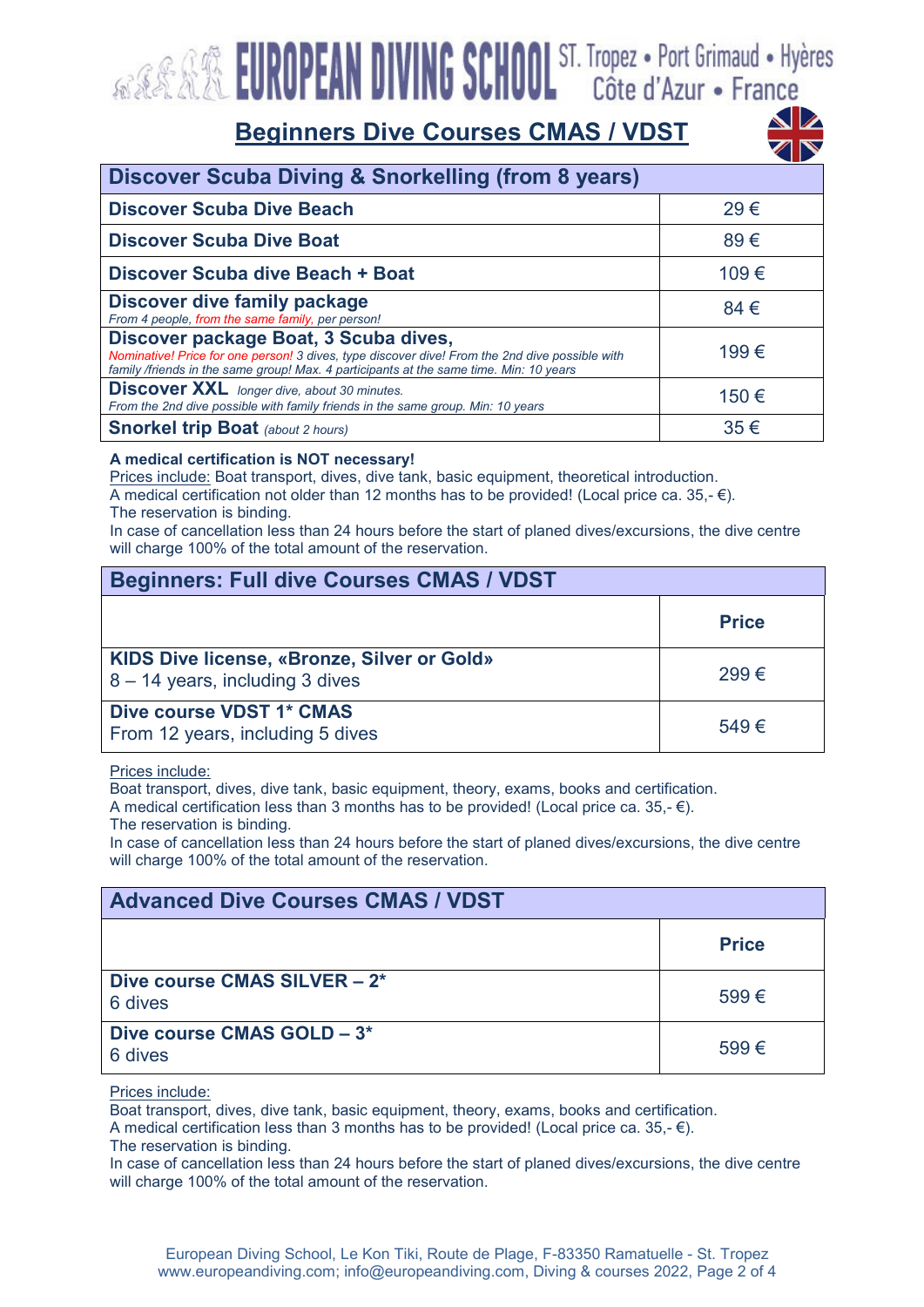# **REAL EUROPEAN DIVING SCHOOL** ST. Tropez • Port Grimaud • Hyères

### **Dive Courses PADI**



| <b>Beginners Dive Courses PADI</b>                                           |              |  |
|------------------------------------------------------------------------------|--------------|--|
|                                                                              | <b>Price</b> |  |
| <b>OPEN WATER OWD or JUNIOR OWD</b><br>From 10 years, including 6 dives      | 679€         |  |
| <b>SCUBA DIVER or JUNIOR SCUBA DIVER</b><br>From 10 years, including 4 dives | 369€         |  |
| <b>Upgrade SCUBA DIVER to OWD</b><br>From 10 years, including 4 dives        | $369 \in$    |  |

Prices include: Boat transport, dives, dive tank, basic equipment, theory, exams, books and PADI certification.

A medical certification less than 3 months has to be provided! (Local price ca.  $35, -0$ ).

The reservation is binding.

In case of cancellation less than 24 hours before the start of planed dives/excursions, the dive centre will charge 100% of the total amount of the reservation.

| <b>Advanced Dive Courses PADI</b>          |              |
|--------------------------------------------|--------------|
|                                            | <b>Price</b> |
| <b>AOWD or JUNIOR AOWD</b><br>5 dives      | 490€         |
| <b>RESCUE DIVER without EFR</b><br>4 dives | 450€         |

Prices include: Boat transport, dives, dive tank, basic equipment, theory, exams, books and PADI certification.

A medical certification less than 3 months has to be provided! (Local price ca. 35,- $\epsilon$ ). The reservation is binding.

In case of cancellation less than 24 hours before the start of planed dives/excursions, the dive centre will charge 100% of the total amount of the reservation.

#### **DIVEMASTER**

(according to agreement) 890 €